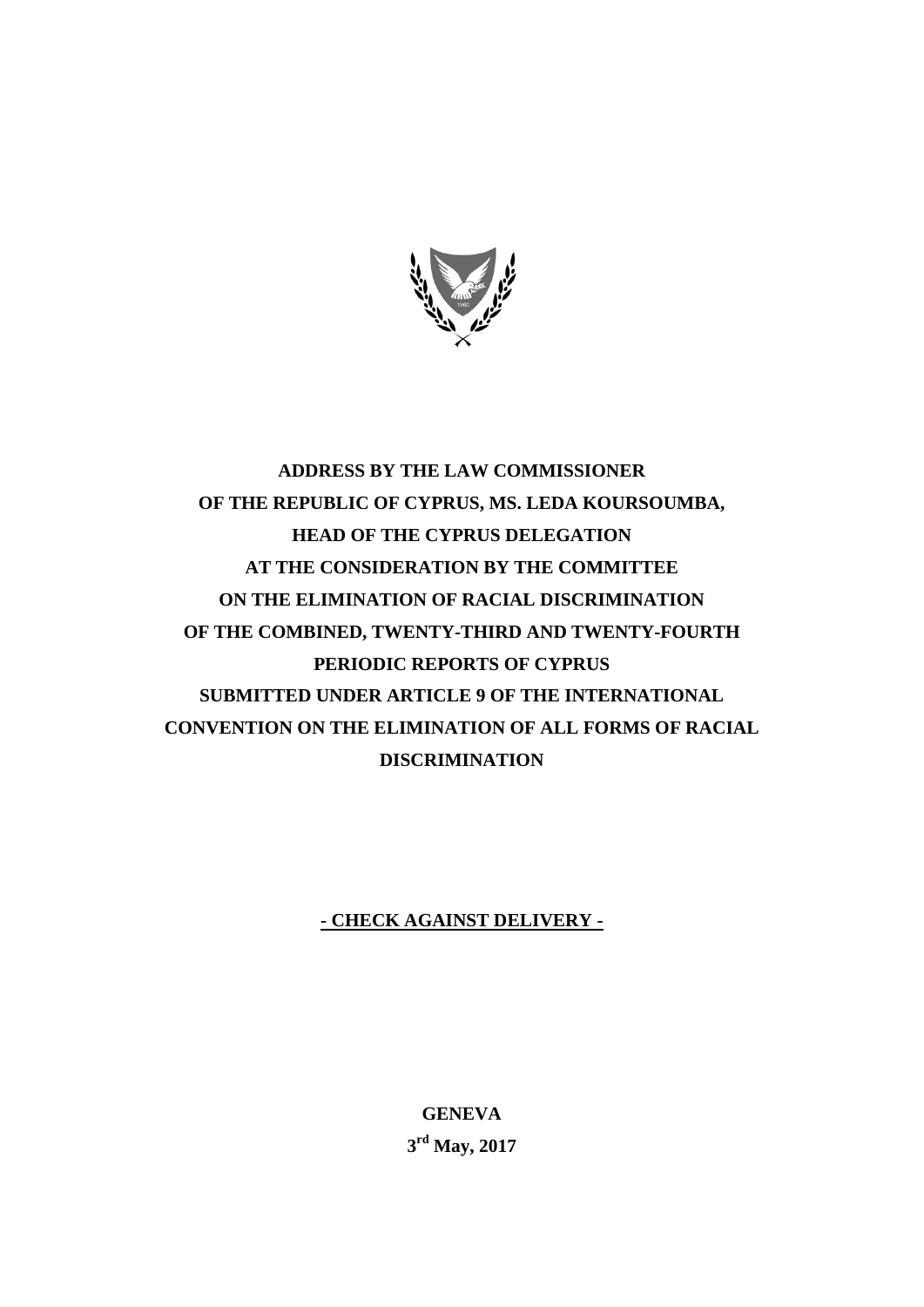Madame Chairperson,

Distinguished Members of the Committee,

**1.** It is, indeed, an honour and a privilege for me and the other members of the delegation of the Republic of Cyprus to appear before your Committee in order to present and elaborate on the 23<sup>rd</sup> and 24<sup>th</sup> Periodic Reports of Cyprus, submitted under Article 9 of the International Convention on the Elimination of all Forms of Racial Discrimination.

- **2.** Please allow me to present the members of our delegation:
	- $\triangleright$  Myself, the Law Commissioner of the Republic of Cyprus, an independent State Official, directly accountable to the President of the Republic, with a fix mandate of six years, having competence, inter alia, to make proposals for reform of the national legislation with a view to achieving compatibility with international human rights instruments, like the ICERD, and to prepare the country reports under such international treaties,
	- The Deputy Permanent Representative of the Republic to the United Nations in Geneva, Mr Demetris Samuel,
	- Mr. Costas Veis, Head of the Office of Combating Discrimination, Cyprus Police Headquarters,
	- Dr. Andreas Tsiakkiros, Officer at the Primary Education Director´s Office, Ministry of Education and Culture,
	- Mrs. Artemis Artemiou, Administrative Officer, Asylum Department, Ministry of Interior,
	- Mrs. Natalia Andreou, International Relations Adviser, Ministry of Labour, Welfare and Social Insurance, and
	- Mrs. Michaelia Avani, Second Secretary, Permanent Mission of the Republic to the United Nations in Geneva.

Madame Chairperson,

**3.** Cyprus attributes great importance to the ICERD, as the principal human rights instrument regarding the battle against racism, and takes seriously into consideration the recommendations made by your Committee, in the framework of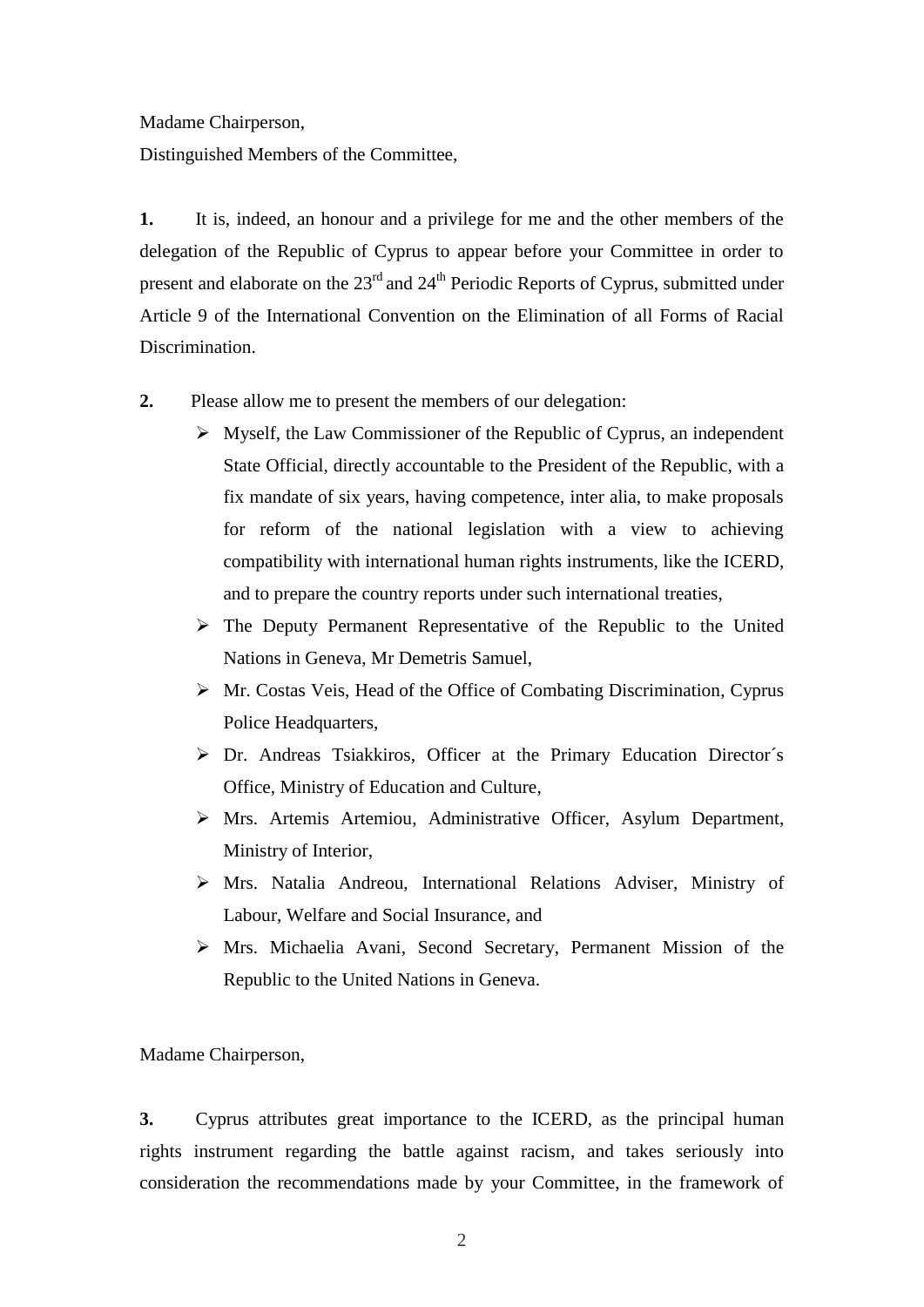Government policy on to the elimination of racial discrimination. We strongly believe that, this process of review, is a critical element in our efforts towards achieving our common goal and, in this context, we look forward to engaging with you in the constructive dialogue, which will follow.

**4.** Cyprus ratified the ICERD in 1967 and has been submitting its Country Reports since.

**5.** During the period under review (2012- to this day), Cyprus has achieved many important goals in the battle against racial discrimination, by continuing to promote anti-racism targets, through the development of National Action Plans (NAPs), and the enactment of several anti-discrimination laws, in line with international binding instruments and EU Law. It is important to stress that, one of the main priorities of the Cyprus Chairmanship of the Council of Europe (November 2016 to May 2017) is to focus, in particular, on the rights and freedoms of all people without any discrimination. This is manifested in the statement issued by the Minister of Foreign Affairs of Cyprus on the International Day of the Elimination of Racial Discrimination: "Fighting racism is today more important than ever. Everybody has a role to play, primarily we, politicians and public figures, undertaking a particular responsibility to maintain the strength of our open European societies and to build communities inclusive of all people, without discrimination. We have a collective duty to stand against racism and all forms of discrimination whenever they occur." Therefore, we are here before you to report on the progress within this framework, which has been underlined by a commitment and strong political will towards equality and tolerance.

**6.** Despite the economic difficulties explained in our Country Report, Cyprus is determined to continue its coordinated efforts to ensure full compliance with all international human rights instruments to which it is a party, and safeguard the human rights of all people in Cyprus, without any exception. Respect of human rights is of paramount importance for Cyprus and the efforts of the authorities to that effect will continue unabated. Cyprus continues to grant voluntary contributions to various UN Funds and Agencies involved in human rights related activities, manifesting its adherence to and determination in promoting human rights.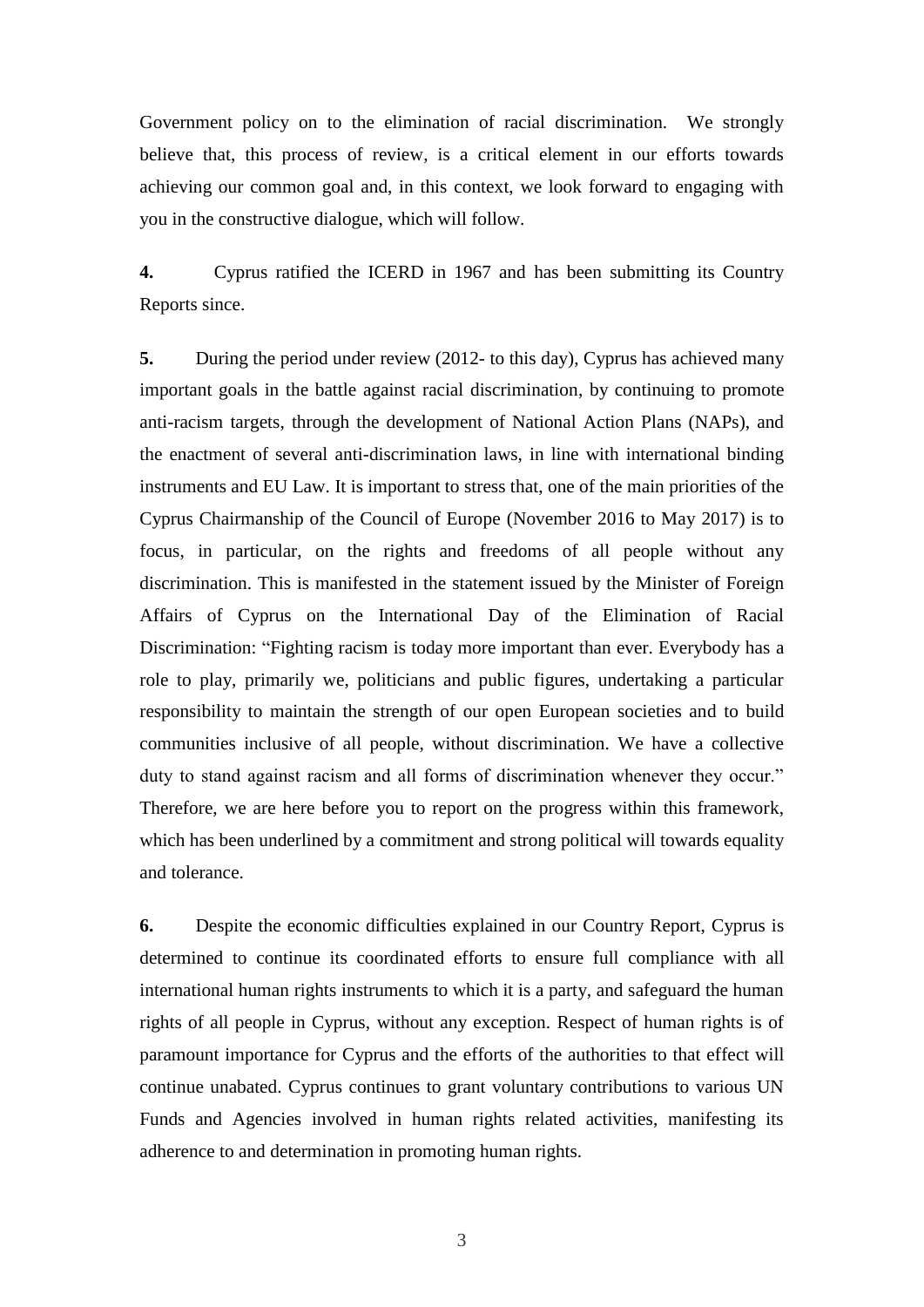**7.** I am in the regretful position to remind you that, due to the continuing illegal occupation of 36,2% of its territory by Turkish military forces, the State Party, is not in a position to exercise effective control over all of its territory and, consequently, cannot ensure the application of the ICERD in areas not under its effective control. This is a fact reflected in the Report of the Office of the United Nations High Commissioner for Human Rights on the Question of Human Rights in Cyprus (1 February 2013). The consequences and limitations of this, are reflected in para. 3 of our Country Report. [As a consequence, the Government of the Republic of Cyprus is unable to ensure full realization of its anti-discrimination policies and is deprived of its ability to apply anti-racism laws, policies and programmes to the people living in the part of the country under Turkish occupation. It is relevant to remind you that, the accession of Cyprus to the EU was subject to Protocol 10 to the Act of Accession of 2003, according to which the application of the acquis is "suspended in those areas in the Republic of Cyprus in which the Government of the Republic of Cyprus does not exercise effective control". In view of this, no reliable information or data are available regarding the enjoyment of the relevant rights by the population living in the occupied area of Cyprus. Consequently, all information and data presented in our Country Report and in my address today, concern the Government-controlled areas.]

Madame Chairperson,

**8.** A detailed and thorough analysis of the developments in legislation, administration, government policies and NAPs was given in our Country Report, covering the period 2012-2015 and in our Follow-up Report providing information on Recommendations 13, 20 and 23 of the Concluding Observations (CERD/C/CYP/CO/17-22/Add.1). In my address today, I will be highlighting some of those developments which are considered to be the most important. Moreover, I will concentrate on presenting and briefly analyzing the developments thereafter, in that partly answering the matters raised in the document *"list of themes in relation to the combined twenty-third and twenty-fourth periodic reports of Cyprus dated 2/3/2017 (CERD/C/CYP/Q/23-24).* Detailed information concerning the whole period under review and the issues contained in the list of themes will be given by our experts during the interactive dialogue that will ensue.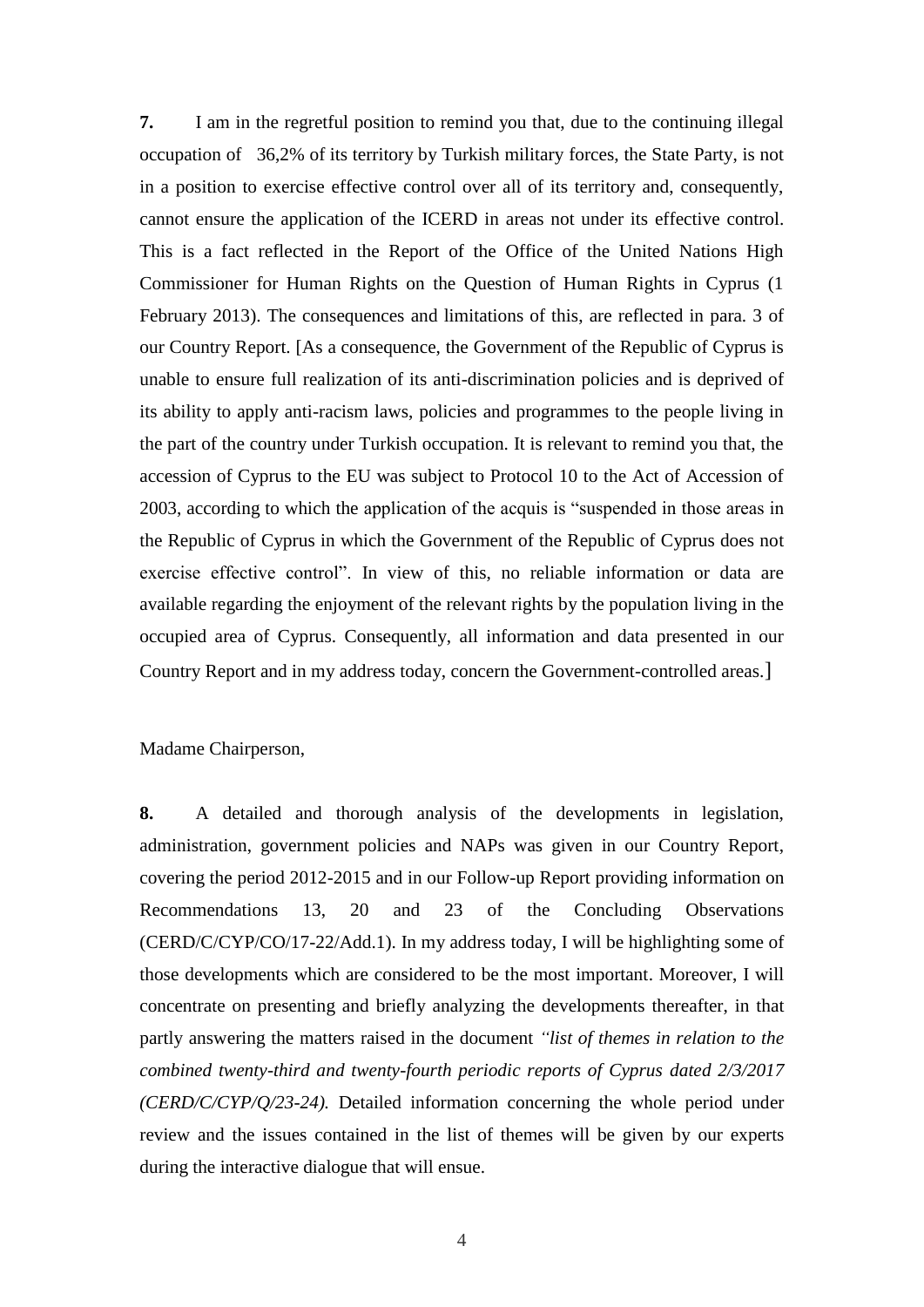### *A. LEGISLATION*

**9.** Cyprus proceeded with the enactment of a significant number of legislative measures, which are set out in our Country Report (paras. 14-22), thus incorporating in the national legal order, a number of international and EU binding instruments and improving the country's anti-discrimination legal framework and policy. The most important are:

### *(a) The Criminal Code, Cap 154, as amended*

The Criminal Code was amended in 2015 in order to penalize public incitement of acts that may be discriminatory or of hatred or violence against persons because of their sexual orientation or gender identity.

Very recently the Criminal Code was again amended along the lines recommended by the Ombudsman so as to further strengthen the general legal framework on racial discrimination [The Criminal Code (Amendment) Law 31(I)/2017, which came into force on 7.4.2017 - section 35A], extending the application of the Law, so that the court can consider as aggravating circumstances, in addition to the racist and xenophobic motivation, the homophobic motivation (sexual orientation and gender identity). Therefore, the racist, xenophobic and homophobic motivations constitute aggravating circumstances in relation to all offences.

### *(b) The Legal Aid Law [Law 165(I)/2002]*

The Law on Legal Aid has been repeatedly amended in recent years, extending further the legal aid scheme, as described in detail in our Country Report (par.20).

In 2016, the Legal Aid Law was further reviewed adding new rights for applicants of international protection. These are: (a) right to legal aid when lodging a recourse before the Administrative Court (under Article 146 of the Constitution) against a decision rejecting an application for provision of benefits, or a decision withdrawing or limiting the benefits already provided for, to the applicant, or a decision concerning the residence or the free movement of the applicant, and (b) right to legal aid when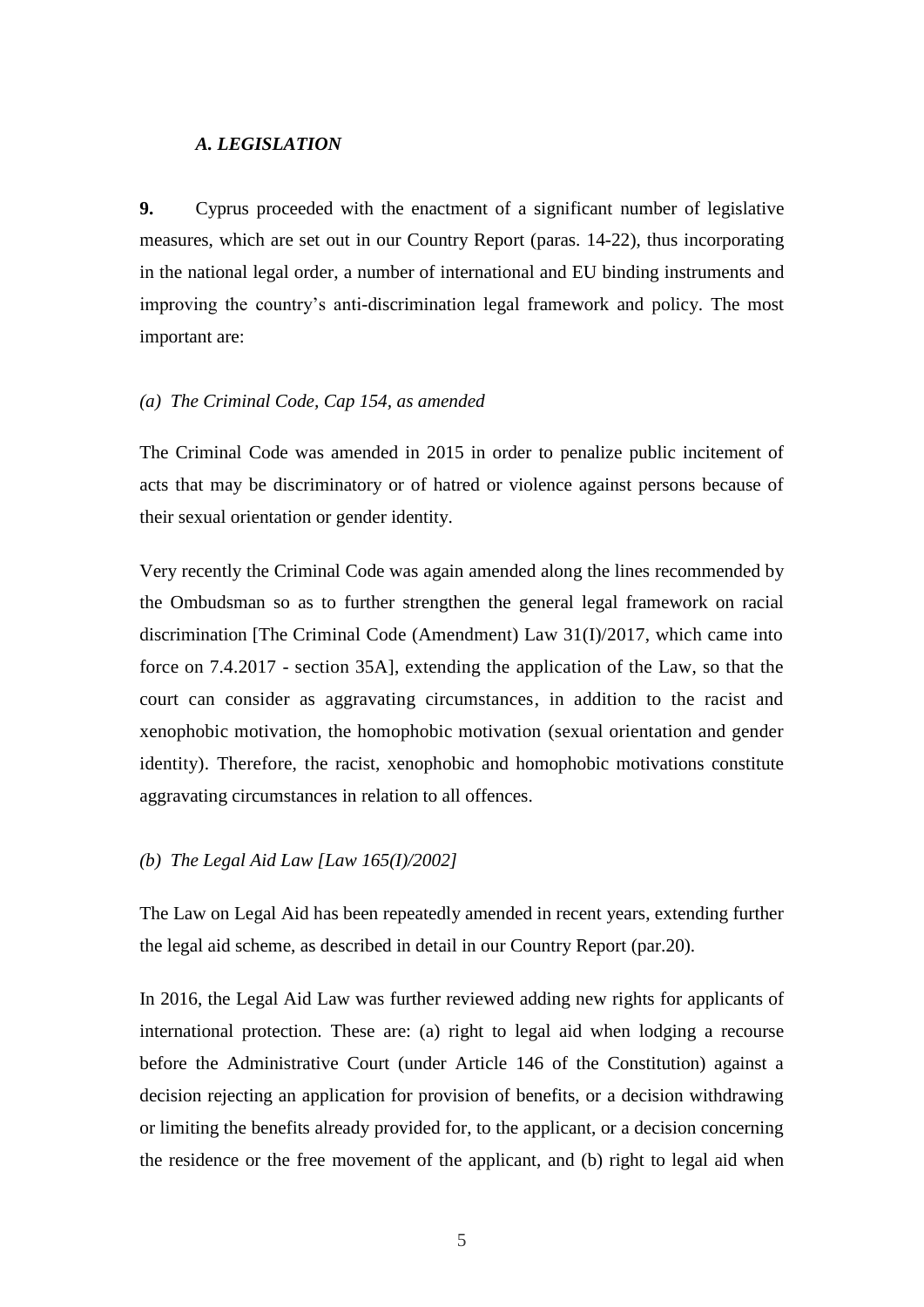lodging a recourse before the Administrative Court (under Article 146 of the Constitution) exercising the right granted under the provisions of paragraph (1) of article 27 of the Regulation (EU) No 604/2013 of the European Parliament and of the Council of 26 June 2013 establishing the criteria and mechanisms for determining the Member State responsible for examining an application for international protection lodged in one of the Member States by a third-country national or a stateless person.

*(c) The Prevention, Combating Trafficking and Exploitation of Persons and the Protection of Victims Law, 2014[L.60(I)/2014]* 

It revised the overall legal framework and enhanced victim protection, without any discrimination regarding sex, race, political beliefs, colour, religion, language, national or social origin and association with a national minority, property, birth or other status. It covers various forms of trafficking in human beings and has expanded the definition of victim to include persons trafficked and/or exploited, irrespective of whether they sustained damage or not.

**10.** The National Referral Mechanism (NRM) established by the previous Trafficking Law (of 2007) was upgraded by the adoption, in May 2016, of *the Guide for Handling Cases of Victims of THB*. It establishes a cooperation framework between the competent government authorities and NGOs, and aims to ensure the access of victims to their rights, thus creating a protective framework. It provides mapping of the processes and the role of each government agency and competent NGOs and the coordination of action, for the effective referral of the victims.

#### **B. NATIONAL ACTION PLANS (NAPs)**

**11.** NAPs and Strategies have been developed and continue to be developed and upgraded aiming to combat and eliminate discrimination. For example:

#### - **National Action Plan against Human Trafficking 2016-2018:**

The 2016-2018 NAP emerged from the evaluation of the previous NAP 2013-2015, the proposals of the Multidisciplinary Coordinating Group, and the provisions of Directive 2011/36/EU and of the European Strategy against Trafficking in Human Beings 2012-2016. It has taken into account the recommendations of the Council of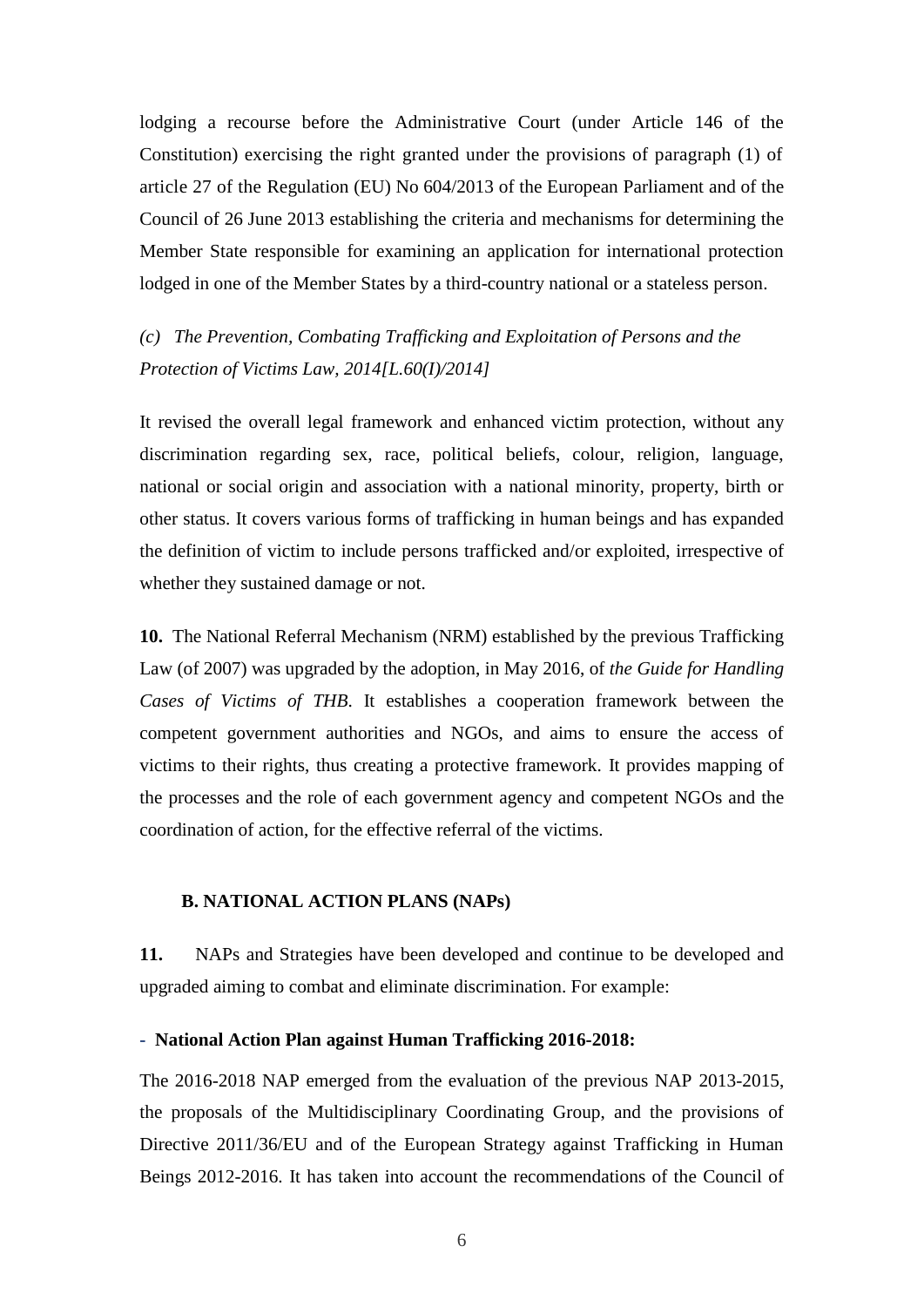Europe Committee of Experts Against Trafficking (GRETA) and the US State Department Report (TIP Report 2016). The priorities set in the NAP are the amendment of the existing legislation, in order to improve implementation, the support to victims with a special emphasis on safe housing and protection, training of frontline officers, training of judges for the effective implementation of legislation, and the promotion of cooperation-protocols between NGOs and government agencies

- **A new National Action Plan for the Integration of Third-Country Nationals Legally Residing in Cyprus** (NAPITCNLRC) is being formulated by the Government. It duly takes into consideration the Comments, Concluding Observations and Recommendations made by treaty bodies in relation to Country Reports submitted by Cyprus, such as yours, in an effort to address any shortcomings of the previous Plan. This NAP will be the outcome of consultation among competent authorities, national independent monitoring mechanisms, NGOs, civil society and social partners. Its key elements include, social inclusion and protection of vulnerable individuals, anti-discrimination and anti-racism policy actions.

# **C. EFFORTS MADE TO REACH A COMPREHENSIVE SETTLEMENT TO THE CONTINUED DIVISION OF CYPRUS**

**12.** Efforts to reunify Cyprus on the basis of a functional and lasting settlement to the 43 years old conflict are ongoing. Though there is currently no fighting, the status quo arising from the ongoing occupation persists, entailing i) a precarious security situation with a densely militarized occupied area and opposing armies without direct contact and ii) human rights violations (right to life, property, obligation to account for missing persons) and war crimes (settlers).

**13.** The peace process is taking place, as always, in the framework of the good offices mission of the UNSG, between the leaders of the two Communities of Cyprus. One of the primary pursuits of this effort, is to ensure, after the settlement, respect of the human rights and fundamental freedoms for every person, but, also, to redress past and ongoing violations of such rights.

**14.** The current round of negotiations to reach a settlement began in late 2013. Over the past two years, much progress has been recorded, probably more than in any effort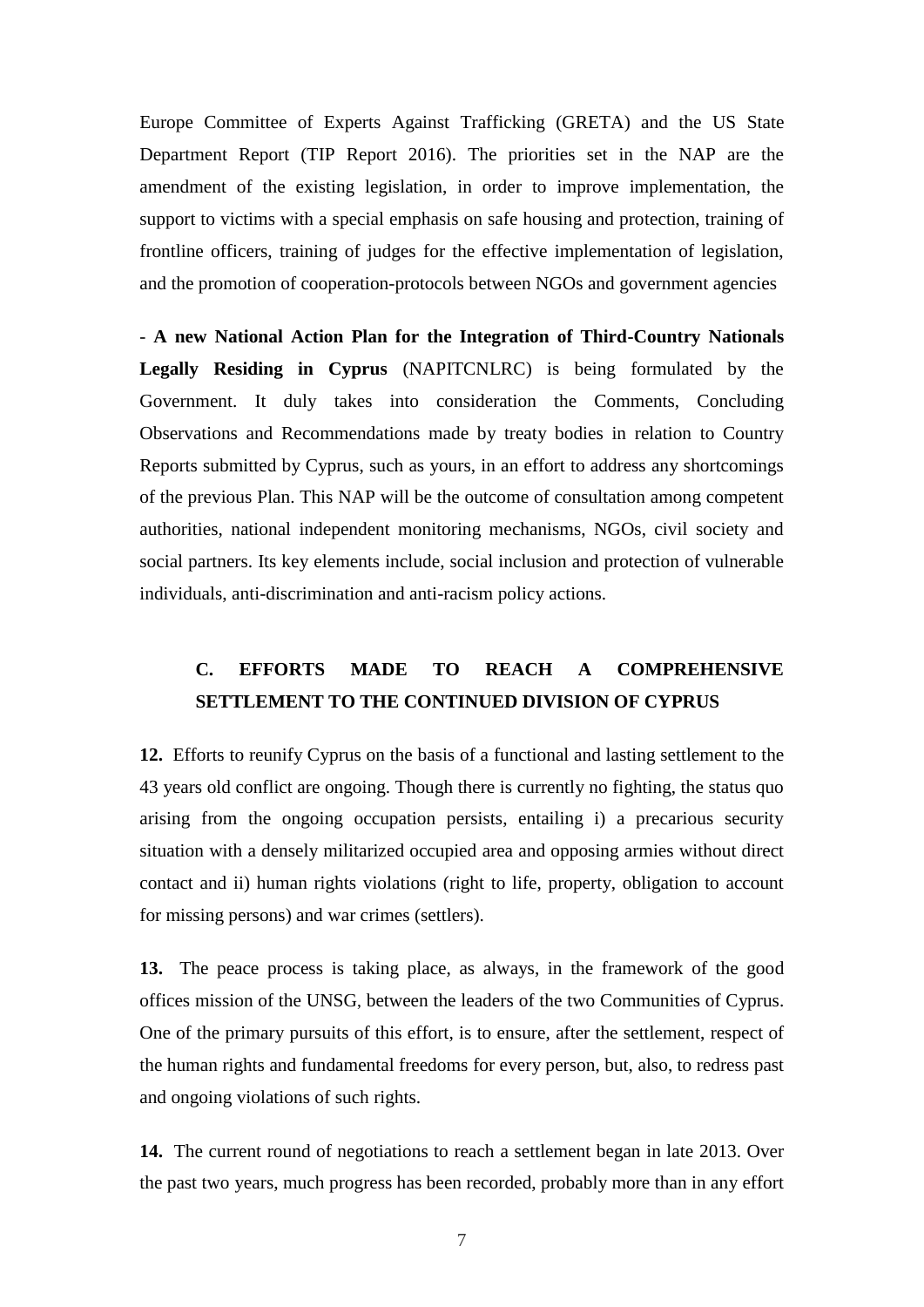in the past. This can be attributed to Cyprus' EU membership for creating organic conditions of peace, but also, the Cypriot ownership of the peace process.

**15.** Despite the progress achieved, reaching a settlement is, by no means, a foregone conclusion. Many challenges remain, chiefly pertaining to i) facts which have been created on the ground, since the occupation began, thus prejudicing the outcome of negotiations and ii) the interests of third parties at the expense of Cyprus and the Cypriots.

**16.** The process has recently resumed after a brief hiatus and is anticipated to reach its final stages in the coming months. In terms of human rights protection, we are absolutely insistent that the settlement should safeguard the rights of all Cypriots, irrespective of their sex, race, skin colour, ethnic, national or social origin, ancestry, physical or genetic characteristics, language, religion or belief or lack of religious belief, political opinion, birth, disability, age, sexual orientation, gender identity, sex characteristics, pregnancy or childbirth, or any status, be it wealth/social/employment/family/marital or health status.

**17.** Irrespective of the fruition of the settlement process, the Republic of Cyprus is committed to protecting the human rights and fundamental freedoms of all people within its jurisdiction, notwithstanding the ongoing effects of the aggression against it.

# **D. DEVELOPMENTS IN THE WORKPLACE-WORKING AND SOCIAL CONDITIONS**

**18.** Cyprus is committed to continue its efforts in improving working conditions, especially for the more vulnerable groups. The most important changes during the period under review include the following:

(a) Changes in the employment of non-EU workers policy

Administrative adjustments have been made, so that domestic workers receive their standard analytical written contract of employment prior to arriving in Cyprus. These were made more detailed to clarify points requiring to be further elaborated.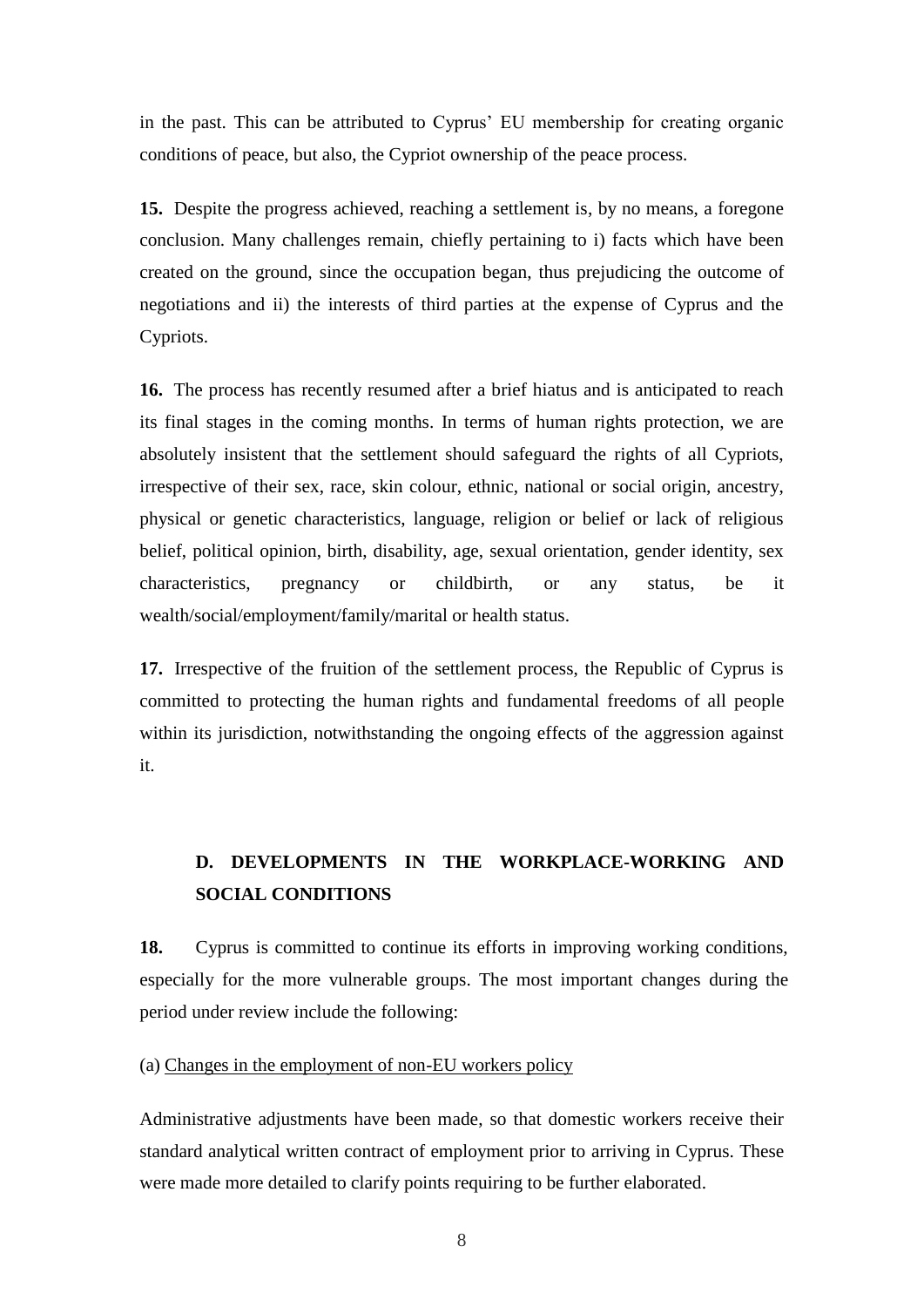The maximum stay permit for domestic workers and workers in agriculture and animal husbandry has been extended from 4 to 6 years. This permit can be further extended, under certain conditions, for further 2-year periods. All restrictions for the employment of male domestic workers have been lifted.

Additional facilitation measures have been introduced as regards IT companies and the employment of highly skilled employees from non-EU countries.

As regards the spouses of Cypriots, the obligation to provide a guarantee letter was abolished. The initial stay permit is valid for 3 years and the renewal is of unlimited duration.

### (b) ILO Forced Labour Protocol

Cyprus has ratified *the ILO Forced Labour Protocol* in January 2017, (becoming the twelfth state globally, and the sixth EU Member State to have done so), recognizing the key strategic importance of this labour standard, given the magnitude of modern slavery in all its forms.

Cyprus has the necessary legislative, institutional and administrative framework to support the provisions of the Protocol that focuses on protection, prevention and compensation and addresses new forms of modern slavery, which are even more complex and difficult to tackle. The Protocol complements the *ILO Forced Labour Convention* by adding new elements, such as addressing root causes to eliminate slavery once and for all. Furthermore, it requires employers to exercise "due diligence" to avoid modern slavery in their business practices or supply chains.

To complement the existing framework, an Action Plan to give full effect to the provisions of the Forced Labour Protocol is being prepared, mobilizing the necessary resources and stakeholders to achieve this.

#### ROMA

**19.** In the framework of the EU Strategy on Roma population, the Social Welfare Services [of the Ministry of Labour, Welfare and Social Insurance] have been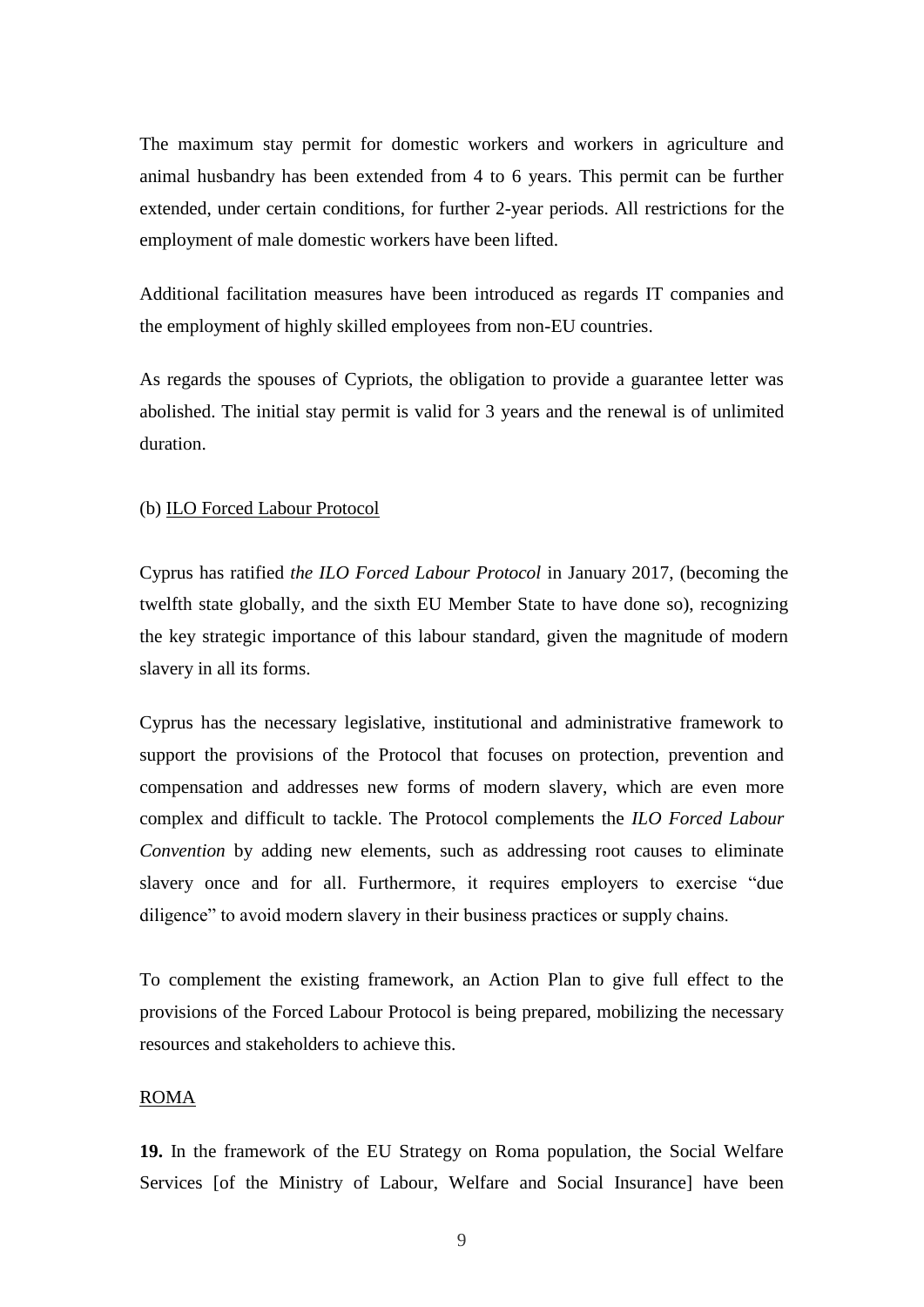designated by the Council of Ministers as the national contact point for the coordination of the policies to be implemented for the Roma population.

Roma issues are an integral part of a dialogue with local authorities, currently taking place. The practices established with local authorities include social dialogue and support (both financial and in-kind) in developing programmes addressing the needs of the Roma community.

A new initiative began in May 2016, in cooperation with the European Commission, for the establishment of a National Roma Platform. The Project entitled the "Cyprus national Roma Platform (Cyprus NRP)", funded by the European Commission [under the "Rights, Equality and Citizenship Programme (2014-2020)" project and run for the period May 2016-April 2017], aims, inter alia, to strength and deepen multistakeholder accountability, including Roma and their ownership of the results and commitment to the outcomes of the process of Roma integration.

# **E. DEVELOPMENTS IN THE ROLE OF THE POLICE IN COMBATING RACIAL DISCRIMINATION**

**20.** During the period under review, the Cyprus Police enhanced its efforts in raising the awareness of its members in order to effectively combat and eliminate all forms of discrimination or violations of human rights related to the performance of police duties. The issue was addressed through training, introduction of new policies and procedures, publications, and cooperation with relevant NGOs and competent national and international authorities.

**21.** In March 2017, the Cyprus Police signed a Memorandum of Cooperation for the Protection and Promotion of Human Rights with twelve NGOs with a human rights agenda**,** including KISA, ACCEPT-LGBT and Hope for Children, targeting, inter alia, to enhance awareness, educate police members and strengthen the cooperation on issues relating to the protection of human rights.

**22.** A new police training tool, a "Manual on Human Rights", with a specific chapter on combating discrimination, is currently in print, to be used in addition to those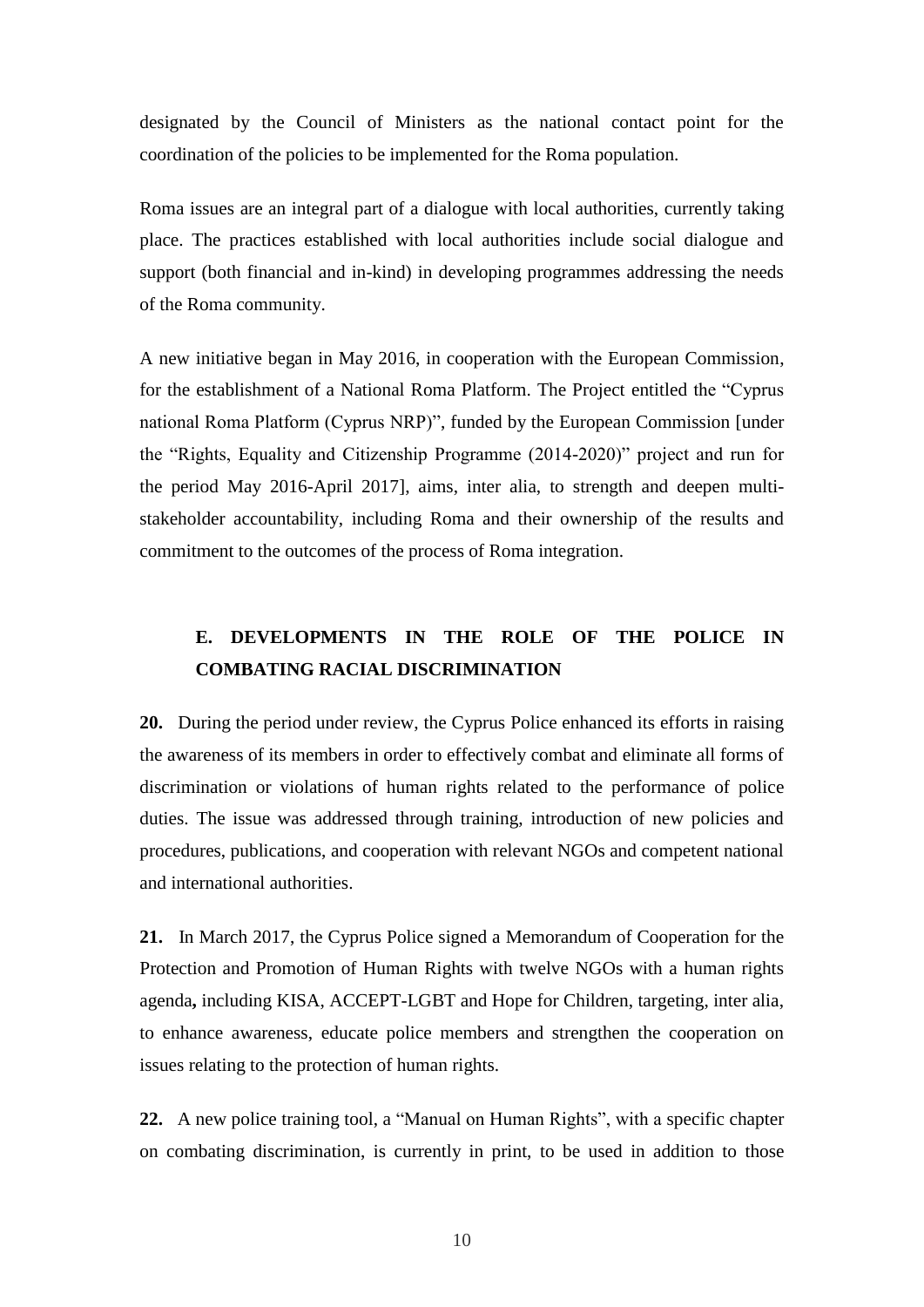already existing ["Police Manual of Intercultural Sensitivity" and the "Police Handbook on the treatment on juvenile offenders and victims"].

**23.** In 2013, the Police and the Office of the Ombudsman agreed on a Police Policy Statement for the prevention, handling and combating discrimination and racist crime. The Statement restructures, elaborates and improves the pre-existing framework. It emphasizes the development of proactive and deterrent action, victim encouragement, support and protection, as well as, more effective intervention and investigation measures.

**24.** Trainings for police officers, and especially those employed in Immigration and Community Policing, continued and intensified. Numerous training actions were realized in partnership with competent non-police agencies, such as the University of Cyprus, the Ombudsman, and KISA.

**25.** Following a recommendation of the Council of Europe Committee for the Prevention of Torture (CPT) and the Ombudsman, the capacity of Menoyia Detention Center for persons awaiting deportation, was reduced to half, (from 256 to 128 persons).

**26.** In 2015, the Office for Combating Trafficking in Human Beings, based at the Police Headquarters, was reinforced with investigators and became a fully operational unit, tasked with investigating all relevant cases at the national level. Since then, the CoE Group of Experts against Trafficking (GRETA) in their second review of Cyprus highlighted several improvements, and the US State Department upgraded Cyprus to Tier One of their Watch List on Trafficking (ITP Report 2016).

**27.** The Independent Authority for the Investigation of Allegations and Complaints Against the Police (IAIACAP) keeps Police behaviour under close monitoring and provides annual statistics of their work (see Annex B of our Country Report). New statistical data for the period 2015-2016 have been be submitted today.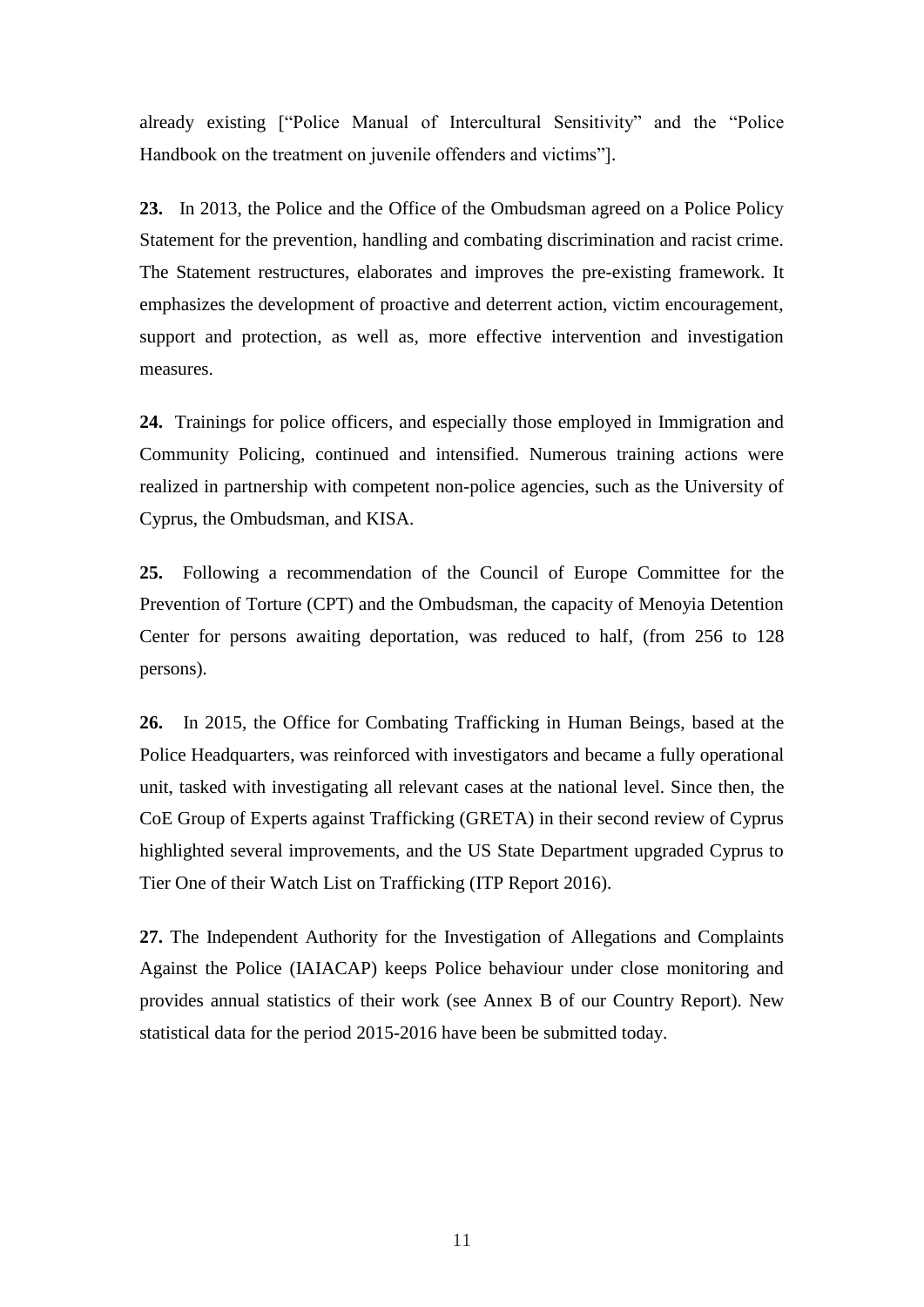#### **F. DEVELOPMENTS IN EDUCATION**

**28.** The Ministry of Education and Culture (MOEC) is committed to preventing any form of discrimination based on race, sex, language, religion, colour or national origin. Since the submission of our Report, the MOEC has promoted various actions and activities aiming to eliminate all forms of racial discrimination, through the adoption of a systematic, multi-dimensional approach. Various actions and activities have been implemented, which I will attempt to outline hereinafter. Through its 3 year Strategic Plan for the period 2017-2019, the MOEC aims to ensure the provision of learning opportunities to all, through the implementation of an educational policy which embodies the values of equality, inclusivity, creativeness and innovation. The MOEC focuses on satisfying the longstanding need for establishing a democratic and human-centred school environment, where all children study together, preparing for their common future.

**29.** For the current school year, the MOEC has set a new goal under emphasis entitled *"Raising awareness against racism and intolerance and promoting equality and respect"*. All schools have been encouraged to implement, at a broader level, the anti-racism policy *"Code of Conduct against Racism and Guide for Managing and Recording Racist Incidents"*. As a result, schools have developed and implemented various activities involving students, teachers and parents. The goal includes specific references to the need for promoting tolerance and peace, in the context of the current efforts towards a solution to the political problem and reunification of the island.

**30.** Moreover, the MOEC has recently designed, developed and implemented an upgraded educational Policy for Multicultural Education, aiming at the smooth integration of students from diverse ethnic backgrounds into the educational system. A relevant Action Plan was developed with a variety of targeted actions, through the prism of an intercultural approach, anti-racist education and the methodology of teaching Greek as a second language. [The Policy focuses on five priority areas: (1) learning the Greek language, (2) reception of newly arrived children with migrant background, (3) education and teachers' in-service training, (4) data collection and analysis of the needs of students with a migrant background and (5) intercultural approach in the new curricula].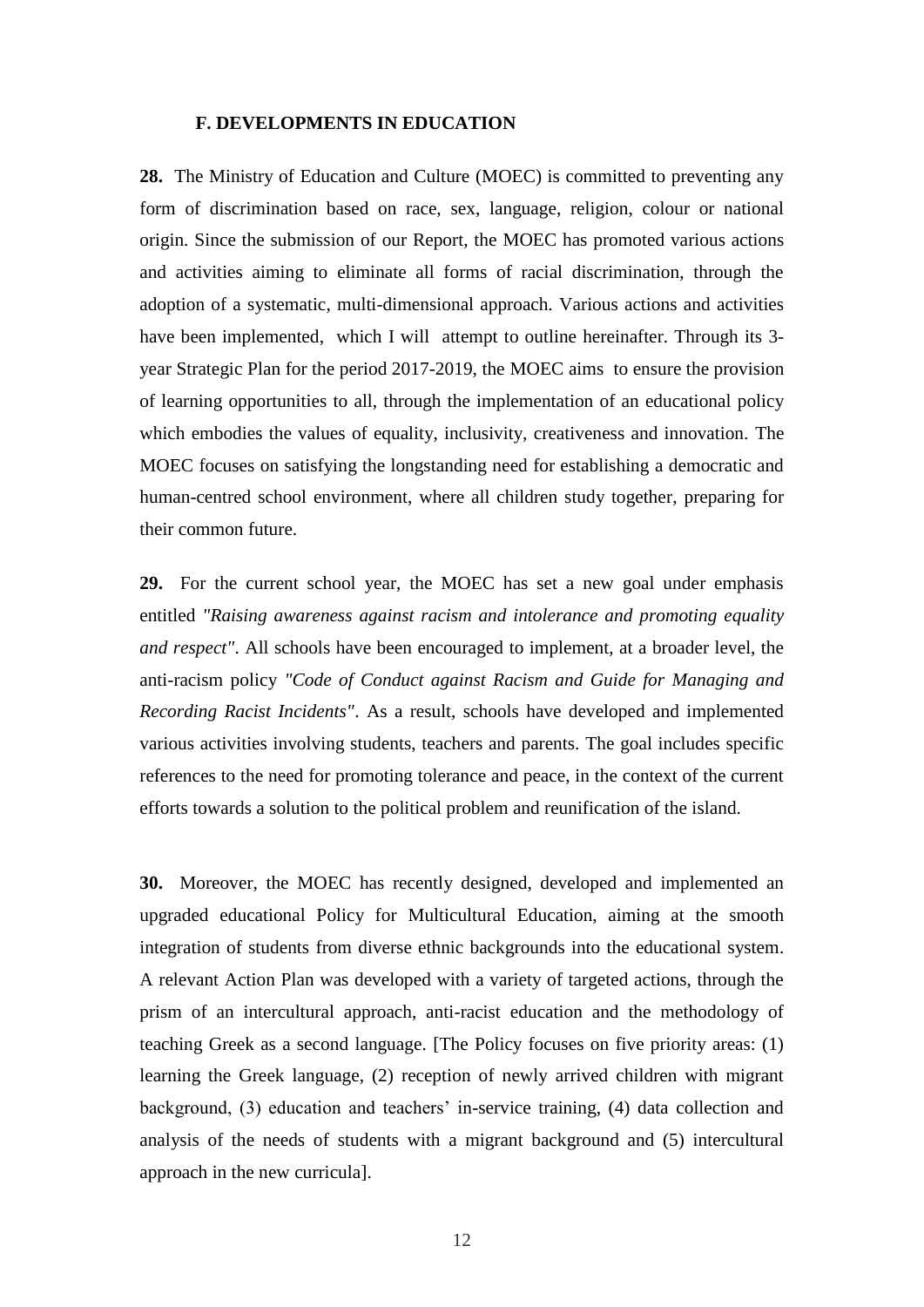**31.** The Pedagogical Institute organises, several conferences and seminars on issues relevant to the ICERD, such as intercultural education, anti-racism education, democratic citizenship, human rights and elimination of violence. It also supports teachers and schools, by providing trainings and workshops for the implementation of the anti-racism policy.

**32.** The Observatory on Violence in Schools has developed a training programme and educational material for training teachers on how to handle incidents of bullying. The Observatory has also prepared a booklet for teachers, to enable them to undertake activities aiming to empower students to recognize incidents of bullying and be able to refer them to their teachers. The Observatory has a coordinating role in the design and implementation of the National Strategy for the Prevention and Management of Violence in Schools. The general aim is to promote and maintain a safe school environment for all students. To this end a scientific research has been undertaken.

**33.** During the period under review, the Task Force on School Violence has focused on a holistic approach and has worked on eliminating discrimination among students by utilizing and implementing various intervention/prevention programmes. The Task Force is also working closely with schools, other government agencies and NGOs, in preparing specific action plans on dealing with issues of racial and other forms of discrimination.

**34.** The Educational Psychology Service has implemented programmes and interventions in schools, by educational psychologists to normalize and improve the school climate and the relationships among students, where there is a problematic situation. Educational psychologists also responded to a number of requests from teachers and/or parents of refugee children in order to assess their situation in schools and make recommendations for specialized help.

**35.** In 2015 the MOEC established a Coordinating Committee for the Prevention and Combating of Sexual Abuse of Children. In close cooperation with other Ministries, the Committee has prepared the MOEC's three-year Action Plan for protecting children from sexual abuse. This Plan became part of the Cyprus National Strategy for the Protection of Children from Sexual Exploitation, Sexual Abuse and Child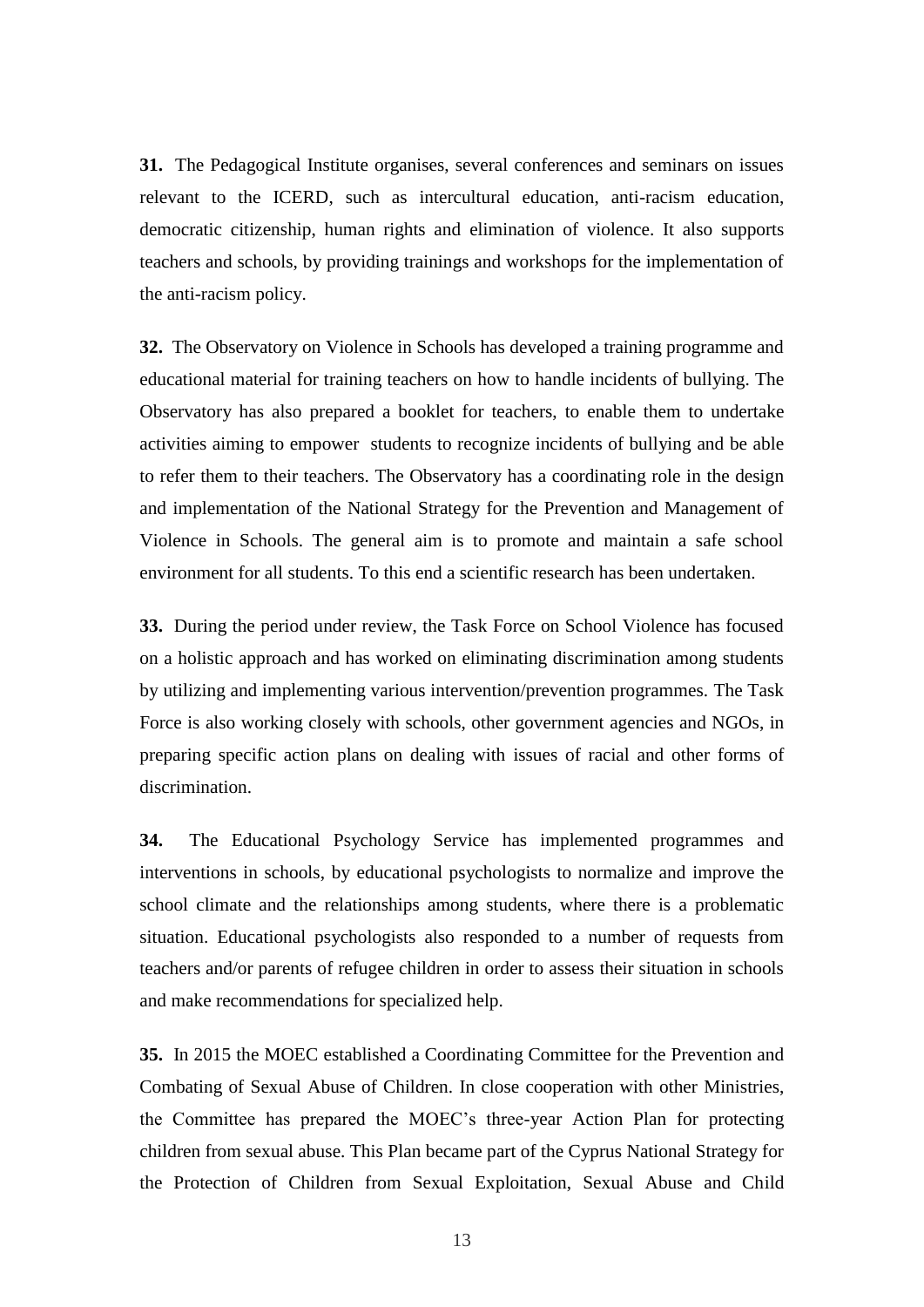Pornography, developed pursuant to the relevant law. The MOEC has organised and carried out multi-level actions to promote and implement the National Strategy.

**36.** The elimination of all forms of racial discrimination remains high on the education agenda of the MOEC and towards this end it will intensify its efforts for adopting effective measures in the areas of teaching, education and culture.

**37.** In the framework of the peace process, a number of technical committees are in operation with a view to mitigating the consequences of the status quo, where possible. One of these is the *Technical Committee on Education* with a mandate to (1) Review existing research and good practices in education in Cyprus and abroad and undertake new relevant research on how education can contribute to conflict transformation, peace, reconciliation and the countering of prejudice, discrimination, racism, xenophobia and extremism; (2) Work on devising a mutually acceptable mechanism for the implementation of confidence building measures in schools of the two educational systems and promote contact and co-operation between students and educators from the two communities; and (3) Recommend best policy options and course of action that will allow co-ordination of the two educational systems, thus contributing to a viable, sustainable and functional bi-communal, bi-zonal federation. Another one is the *Committee for the Restoration of Cultural Heritage Destroyed as a Result of Conflict or Neglect*. Respect for the common heritage of Cyprus, irrespective of which ethnicity or religion is associated with, is the first step towards reconciliation and mutual understanding. To this day, a number of monuments, island-wide, have been structurally supported, physically protected or restored, others are currently undergoing study/restoration while others will benefit from similar interventions in the near future. Examples of this effort are the work done in the Apostolos Andreas Monastery and the Evretou Mosque.

Madame Chairperson,

**38.** During the period under review, there were significant positive developments regarding Cyprus's compliance with the letter and the spirit of the ICERD. Many antidiscrimination laws were enacted, and policies adopted, several NAPs were initiated,